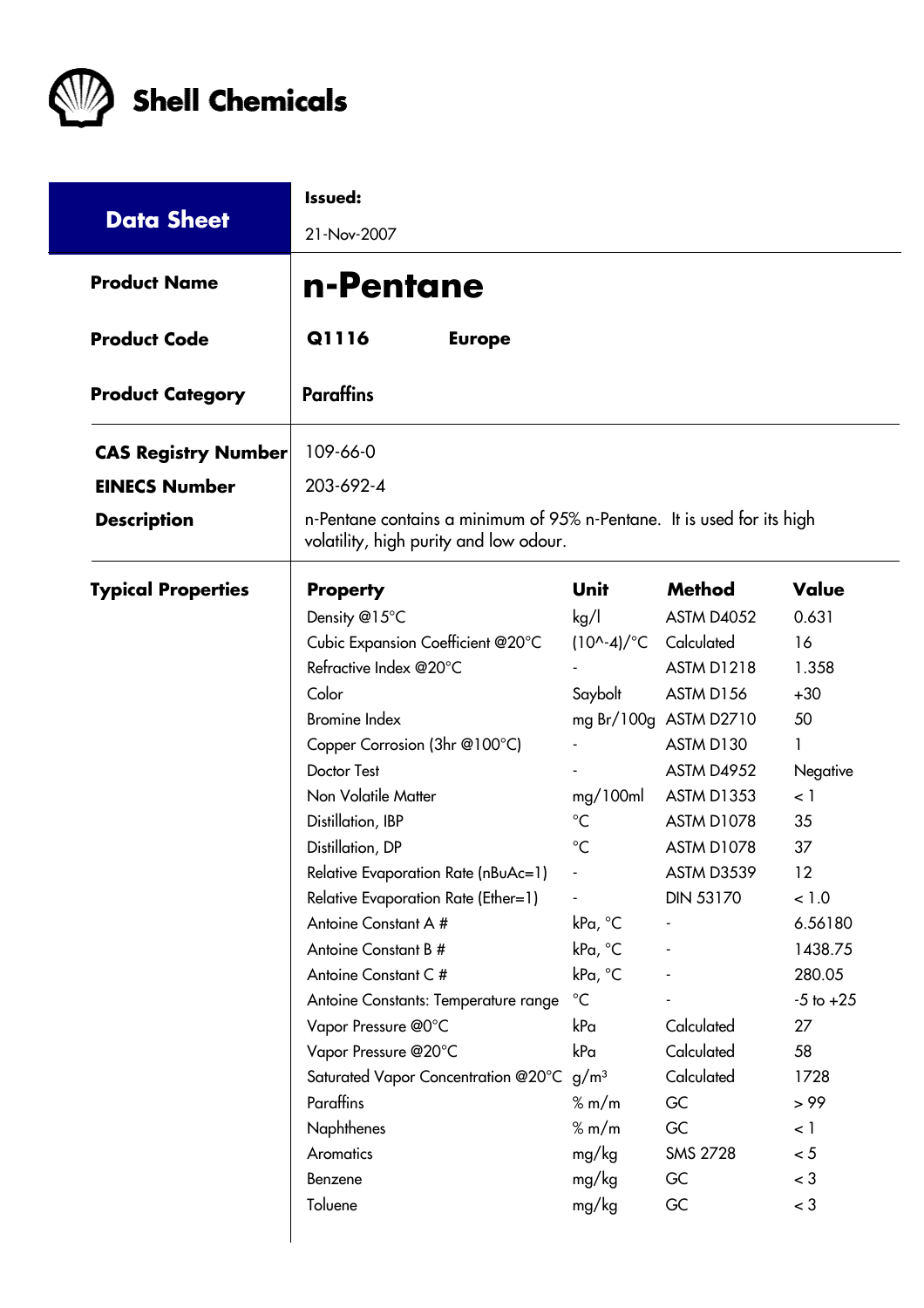|                                     | n-Hexane                                                                                                                                                                                                                                                                                                                                                                                                                                                                                                                                                                                                     | % m/m                  | GC                | < 0.1       |  |  |
|-------------------------------------|--------------------------------------------------------------------------------------------------------------------------------------------------------------------------------------------------------------------------------------------------------------------------------------------------------------------------------------------------------------------------------------------------------------------------------------------------------------------------------------------------------------------------------------------------------------------------------------------------------------|------------------------|-------------------|-------------|--|--|
|                                     | Sulfur                                                                                                                                                                                                                                                                                                                                                                                                                                                                                                                                                                                                       | mg/kg                  | <b>SMS 1897</b>   | < 0.5       |  |  |
|                                     | <b>Flash Point</b>                                                                                                                                                                                                                                                                                                                                                                                                                                                                                                                                                                                           | $^{\circ}C$            | <b>IP 170</b>     | $< -50$     |  |  |
|                                     | Auto Ignition Temperature                                                                                                                                                                                                                                                                                                                                                                                                                                                                                                                                                                                    | $^{\circ}C$            | ASTM E659         | 404         |  |  |
|                                     | Explosion Limit: Lower                                                                                                                                                                                                                                                                                                                                                                                                                                                                                                                                                                                       | $\frac{\%v}{v}$        |                   | 1.4         |  |  |
|                                     | <b>Explosion Limit: Upper</b>                                                                                                                                                                                                                                                                                                                                                                                                                                                                                                                                                                                | $\frac{\%v}{v}$        |                   | 7.8         |  |  |
|                                     | Electrical Conductivity @20°C                                                                                                                                                                                                                                                                                                                                                                                                                                                                                                                                                                                | pS/m                   |                   | $\leq$ 1    |  |  |
|                                     | Dielectric Constant @20°C                                                                                                                                                                                                                                                                                                                                                                                                                                                                                                                                                                                    |                        |                   | 1.8         |  |  |
|                                     | <b>Aniline Point</b>                                                                                                                                                                                                                                                                                                                                                                                                                                                                                                                                                                                         | $^{\circ}C$            | ASTM D611         | 71          |  |  |
|                                     | Kauri-Butanol Value                                                                                                                                                                                                                                                                                                                                                                                                                                                                                                                                                                                          |                        | <b>ASTM D1133</b> | 29          |  |  |
|                                     | Pour Point                                                                                                                                                                                                                                                                                                                                                                                                                                                                                                                                                                                                   | $^{\circ}C$            | ASTM D97          | $< -50$     |  |  |
|                                     | Surface Tension @20°C                                                                                                                                                                                                                                                                                                                                                                                                                                                                                                                                                                                        | mN/m                   | Du Nouy ring      | 16          |  |  |
|                                     | Viscosity @25°C                                                                                                                                                                                                                                                                                                                                                                                                                                                                                                                                                                                              | mm <sup>2</sup> /s     | ASTM D445         | 0.35        |  |  |
|                                     | <b>Hildebrand Solubility Parameter</b>                                                                                                                                                                                                                                                                                                                                                                                                                                                                                                                                                                       | $(cal/cm^{3})^{1/2}$ - |                   | 7.0         |  |  |
|                                     | Hydrogen Bonding Index                                                                                                                                                                                                                                                                                                                                                                                                                                                                                                                                                                                       |                        |                   | 0           |  |  |
|                                     | <b>Fractional Polarity</b>                                                                                                                                                                                                                                                                                                                                                                                                                                                                                                                                                                                   |                        |                   | $\mathbf 0$ |  |  |
|                                     | Heat of Vaporization @Tboil                                                                                                                                                                                                                                                                                                                                                                                                                                                                                                                                                                                  | kJ/kg                  |                   | 357         |  |  |
|                                     | Heat of Combustion (Net) @25°C                                                                                                                                                                                                                                                                                                                                                                                                                                                                                                                                                                               | kJ/kg                  |                   | 46500       |  |  |
|                                     | Specific Heat @20°C                                                                                                                                                                                                                                                                                                                                                                                                                                                                                                                                                                                          | $kJ/kg$ <sup>o</sup> C |                   | 2.4         |  |  |
|                                     | Thermal Conductivity @20°C                                                                                                                                                                                                                                                                                                                                                                                                                                                                                                                                                                                   | $W/m$ /°C              |                   | 0.12        |  |  |
|                                     | Molecular Weight                                                                                                                                                                                                                                                                                                                                                                                                                                                                                                                                                                                             | g/mol                  | Calculated        | 72          |  |  |
|                                     | (#) In the Antoine temperature range, the vapor pressure P (kPa) at temperature T ( $^{\circ}$ C)<br>can be calculated by means of the Antoine equation: $log P = A - B/(T+C)$                                                                                                                                                                                                                                                                                                                                                                                                                               |                        |                   |             |  |  |
| <b>Test Methods</b>                 | Copies of copyrighted test methods can be obtained from the issuing organisations:<br>American Society for Testing and Materials (ASTM)<br>: www.astm.org<br>Energy Institute (IP)<br>: www.energyinst.org.uk<br>Deutsches Institut für Normung (DIN)<br>: www.din.de<br>Shell Method Series (SMS) methods are issued by Shell Golabl Solutions<br>International B.V., Shell Research and Technology Centre, Amsterdam, The<br>Netherlands. Copies of SMS can be obtained through your local Shell Chemicals<br>company.<br>For routine quality control analyses, local test methods may be applied that are |                        |                   |             |  |  |
|                                     | different from those mentioned in this datasheet. Such methods have been validated<br>and can be obtained through your local Shell Chemicals company.                                                                                                                                                                                                                                                                                                                                                                                                                                                        |                        |                   |             |  |  |
| Quality                             | n-Pentane does not contain detectable quantities of polycyclic aromatics, heavy<br>metals or chlorinated compounds.                                                                                                                                                                                                                                                                                                                                                                                                                                                                                          |                        |                   |             |  |  |
| <b>Hazard</b><br><b>Information</b> | For detailed Hazard Information please refer to the Material Safety Data Sheet on<br>www.shell.com/chemicals.                                                                                                                                                                                                                                                                                                                                                                                                                                                                                                |                        |                   |             |  |  |
| <b>Storage and</b><br>Handling      | Provided proper storage and handling precautions are taken we would expect<br>n-Pentane to be technically stable for at least 12 months. For detailed advice on<br>Storage and Handling please refer to the Material Safety Data Sheet on<br>www.shell.com/chemicals.                                                                                                                                                                                                                                                                                                                                        |                        |                   |             |  |  |
|                                     |                                                                                                                                                                                                                                                                                                                                                                                                                                                                                                                                                                                                              |                        |                   |             |  |  |